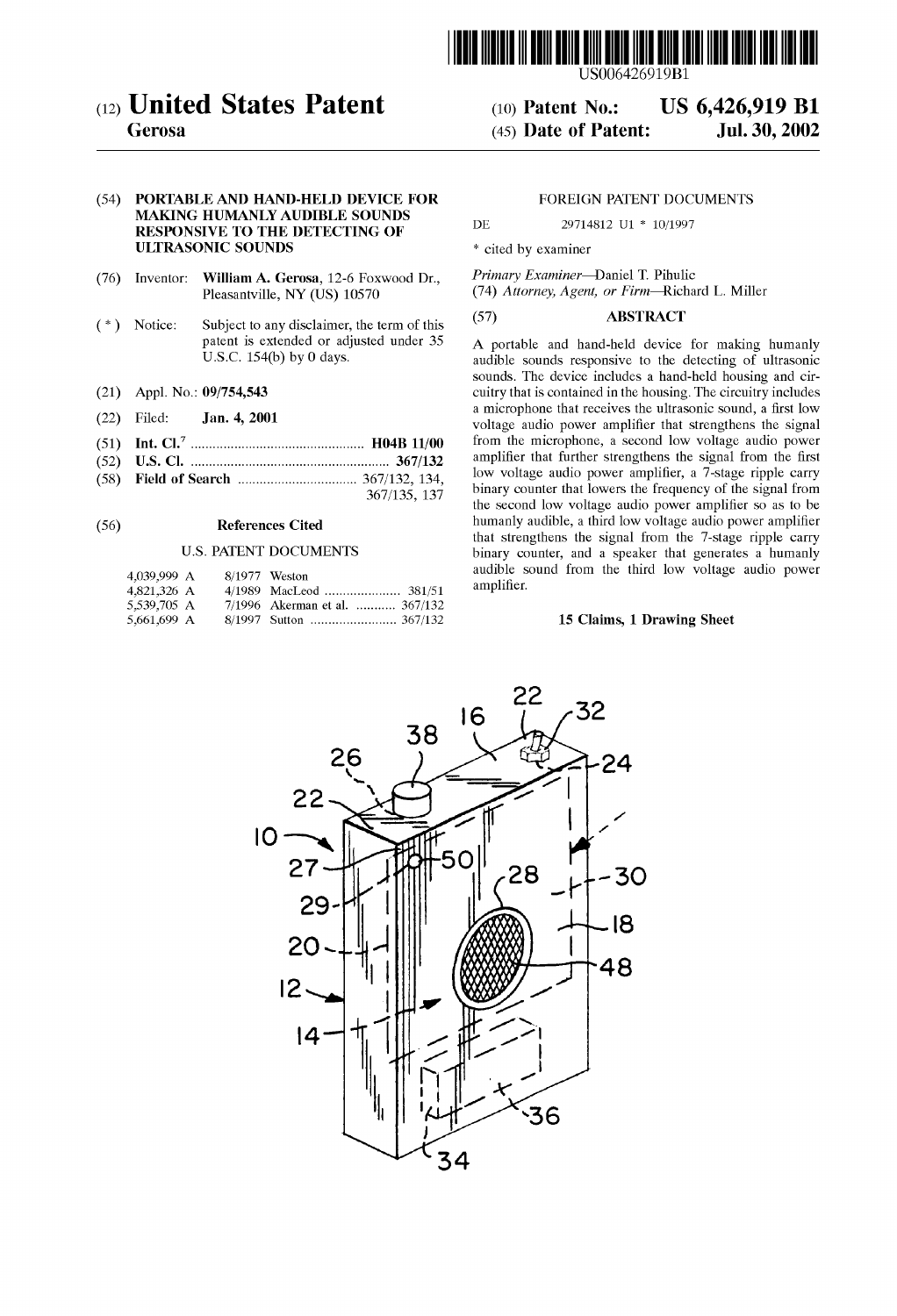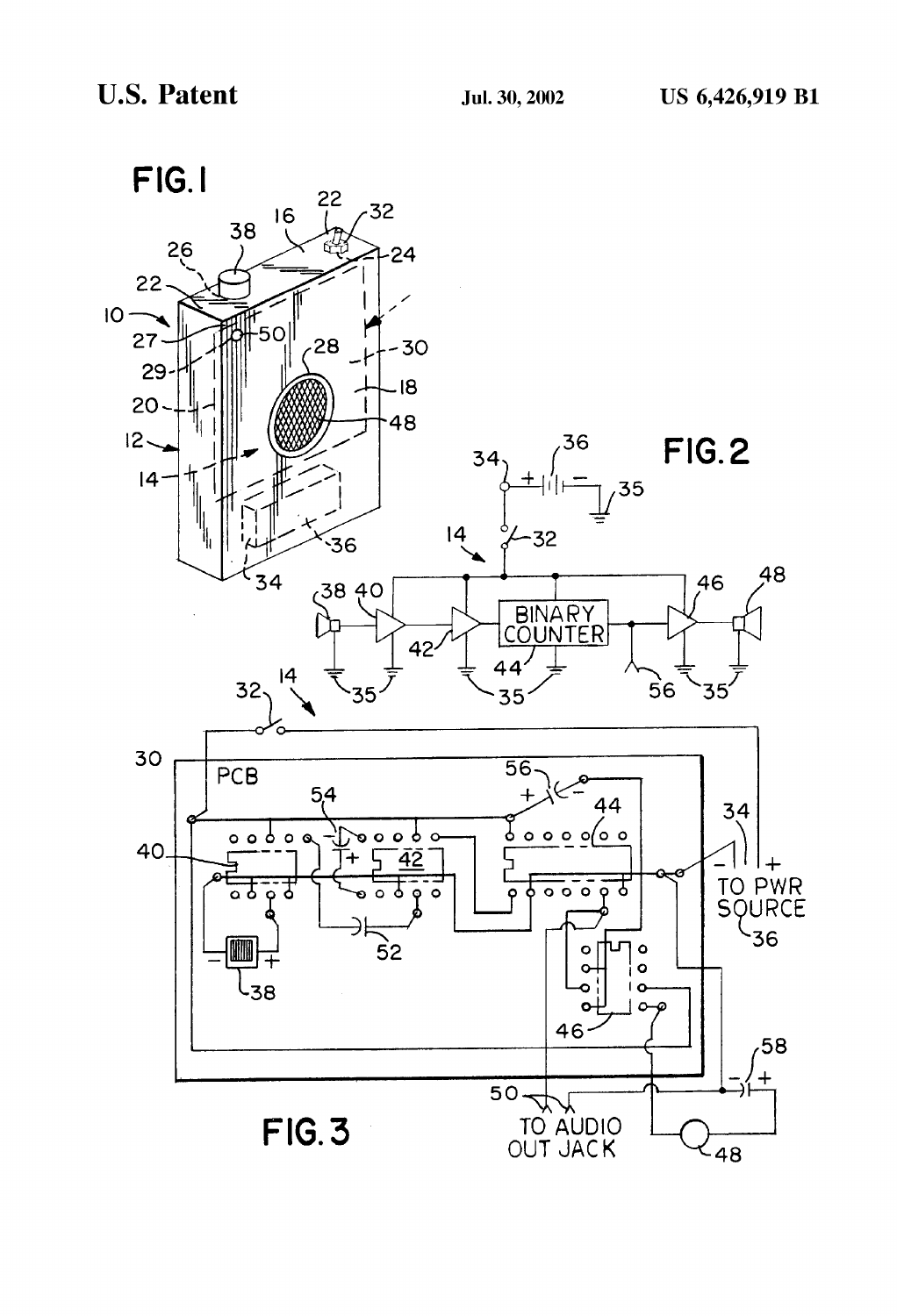15

output.

# PORTABLE AND HAND-HELD DEVICE FOR MAKING HUMANLY AUDIBLE SOUNDS RESPONSIVE TO THE DETECTING OF ULTRASONIC SOUNDS

# BACKGROUND OF THE INVENTION

### 1. Field of the Invention

The present invention relates to a portable and hand-held device. More particularly, the present invention relates to a portable and hand-held device for detecting ultrasonic sounds, and making humanly audible sounds responsive thereto.

2. Description of the Prior Art

Numerous innovations for communication Systems have been provided in the prior art that will be described. Even though these innovations may be suitable for the specific individual purposes to which they address, however, they differ from the present invention.

A FIRST EXAMPLE, U.S. Pat. No. 4,039,999 to Weston teaches amplitude modulation Systems for underwater com munication having a number of disadvantages. For example, with a number of divers attempting to communicate simultaneously, intolerable cross-talk occurs. Variable tuning is necessary to overcome this problem. However, the invention disclosed herein uses angle modulation (phase or frequency modulation) which inherently has fewer noise problems and, because of the "capture effect" reduces any cross-talk problems. In an exemplary embodiment an audio transducer feeds a modulator to produce frequency modu- 30 lated radio frequency Signals which are fed to a balanced modulator together with a fixed frequency radio frequency signal from a local oscillator. The output of the balanced modulator comprises ultrasonic frequency signals which are frequency modulated in accordance with the audio signals.<br>Also disclosed is a receiver for such ultrasonic frequency signals. By the use of integrated circuits, a combined ultrasonic transmitter and receiver may be provided in a compact unit adapted to be strapped on the head of a diver. 35

A SECOND EXAMPLE, U.S. Pat. No. 4,821,326 to 40 MacLeod teaches a non-audible Speech generation apparatus and method for producing non-audible speech Signals which includes an ultrasonic transducer or vibrator for projecting a series of glottal shaped ultrasonic pulses to the vocal track of a speaker. The glottal pulses, in the approximate fre- 45 quency spectrum extending from fifteen kilohertz to one hundred five kilohertz, contain harmonics of approximately 30 times the frequency of the acoustical harmonics gener ated by the vocal cords, but which may nevertheless be amplitude modulated to produce non-audible speech by the 50 speaker's silently mouthing of words. The ultrasonic speech is then received by an ultrasonic detector disposed outside of the speaker's mouth and electrically communicated to a translation device which down converts the ultrasonic sigtranslation device which down converts the ultrasonic sig-<br>nals to corresponding signals in the audible frequency range 55 and synthesizes the signals into artificial speech.

A THIRD EXAMPLE, U.S. Pat. No. 5,529,705 to Ack erman et al. teaches a wireless communication system that is undetectable by radio frequency methods for converting audio signals, including human voice, to electronic signals in the ultrasonic frequency range, transmitting the ultrasonic signal by way of acoustical pressure waves across a carrier medium, including gases, liquids, or Solids, and reconvert ing the ultrasonic acoustical pressure waves back to the original audio signal. The ultrasonic Speech translator and communication system includes an ultrasonic transmitting device and an ultrasonic receiving device. The ultrasonic 60 65

transmitting device accepts as input an audio signal Such as human Voice input from a microphone or tape deck. The ultrasonic transmitting device frequency modulates an ultrasonic carrier signal with the audio signal producing a frequency modulated ultrasonic carrier signal, which is transmitted via acoustical pressure waves across a carrier medium such as gases, liquids or solids. The ultrasonic receiving device converts the frequency modulated ultra sonic acoustical pressure waves to a frequency modulated 10 electronic signal, demodulates the audio signal from the ultrasonic carrier signal, and conditions the demodulated audio signal to reproduce the original audio signal at its

<sup>25</sup> output port and which generates an ultrasonic output signal A FOURTH EXAMPLE, U.S. Pat. No. 5,661,699 to Sutton teaches an acoustic communication System that com prises: a voice processing circuit which generates a first signal representing a voice message; a noise sensor channel which generates a second signal in response to detecting background noise in an environment, a microcomputer which receives the first and second signals, and provides a third signal to a selected one of first and second output ports of the microcomputer, where the amplitude of the third signal is functionally related to the value of the second signal; an ultrasonic output channel coupled to the first representing the voice message in response to receiving the third signal; a public address channel coupled to the second output port which generates an audible signal representing the Voice message in response to receiving the third signal; and an ultrasonic receiving system which generates an audible output representing the Voice message in response to receiving the ultrasonic output signal.

It is apparent that numerous innovations for communica tion Systems have been provided in the prior art that are adapted to be used. Furthermore, even though these inno vations may be suitable for the specific individual purposes to which they address, however, they would not be suitable for the purposes of the present invention as heretofore described.

### SUMMARY OF THE INVENTION

ACCORDINGLY. AN OBJECT of the present invention is to provide a portable and hand-held device for detecting, and making humanly audible, ultrasonic sounds that avoids the disadvantages of the prior art.

ANOTHER OBJECT of the present invention is to provide a portable and hand-held device for detecting, and making humanly audible, ultrasonic Sounds that is simple and inexpensive to manufacture.

STILL ANOTHER OBJECT of the present invention is to provide a portable and hand-held device for detecting, and making humanly audible, ultrasonic sounds that is simple to use.

BRIEFLY STATED, STILLYET ANOTHER OBJECT of the present invention is to provide a portable and hand-held device for detecting, and making humanly audible, ultra sonic sounds. The device includes a hand-held housing and circuitry that is contained in the housing. The circuitry includes a microphone that receives the ultrasonic sound, a first low Voltage audio power amplifier that Strengthens the signal from the microphone, a second low voltage audio power amplifier that further Strengthens the Signal from the first low Voltage audio power amplifier, a 7-stage ripple carry binary counter that lowers the frequency of the signal from the second low voltage audio power amplifier so as to be humanly audible, a third low Voltage audio power ampli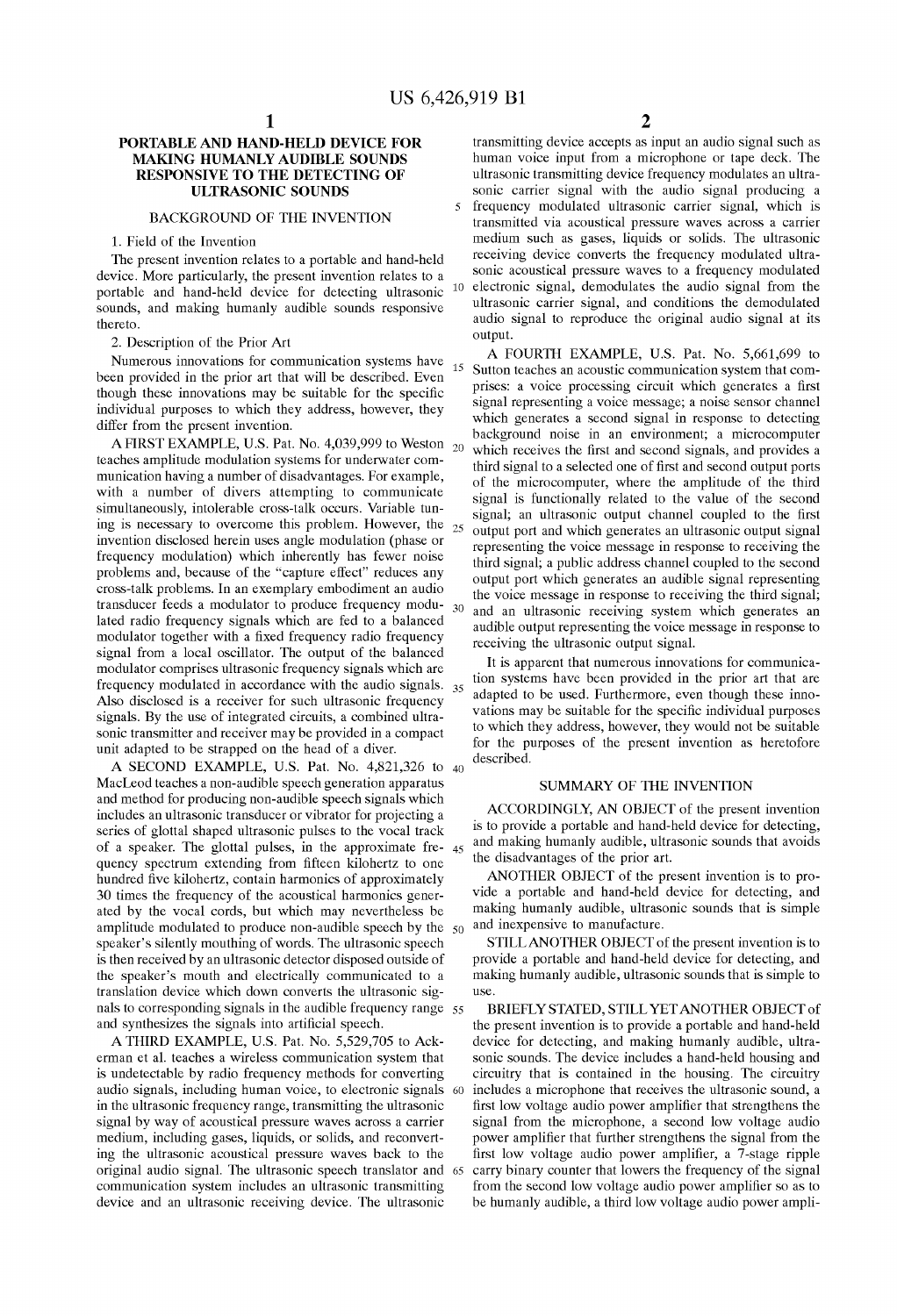35

45

65

fier that strengthens the signal from the 7-stage ripple carry binary counter, and a speaker that generates a humanly audible sound from the third low voltage audio power amplifier.

The novel features which are considered characteristic of 5 the present invention are Set forth in the appended claims. The invention itself, however, both as to its construction and its method of operation, together with additional objects and advantages thereof, will be best understood from the fol lowing description of the specific embodiments when read 10 and understood in connection with the accompanying draw Ing.

# BRIEF DESCRIPTION OF THE DRAWING

The figures of the drawing are briefly described as fol-  $^{15}$   $\frac{20}{T}$ lows:

FIG. 1 is a diagrammatic perspective view of the present invention;

FIG. 2 is a block diagram of the circuitry of the present  $_{20}$ invention; and

FIG. 3 is a schematic diagram of the circuitry of the present invention.

# LIST OF REFERENCE NUMERALS UTILIZED IN THE DRAWING

- 10 portable and hand-held device of present invention for making humanly audible sounds responsive to the detecting of ultrasonic sounds
- 12 housing for being portable and hand-held
- 14 circuitry for detecting, and making humanly audible, ultrasonic sounds
- 16 top wall of housing 12
- 18 front wall of housing 12
- 20 chamber contained in housing 12
- 22 pair of ends of top wall 16 of housing 12
- 24 Switch throughbore through one end of pair of ends 22 of housing 12
- 26 microphone throughbore through other end of pair of ends 22 of housing 12
- 27 upper corner of front wall 18 of housing 12
- 28 speaker throughbore centrally through front wall 18 of housing 12
- 29 audio jack throughbore through upper corner 27 of front wall 18 of housing 12
- 30 PC board of circuitry 14
- 32 power Switch of circuitry 14
- 34 power interface of circuitry 14 for interfacing with power Source 36
- 36 power source
- 38 microphone of circuitry 14 for receiving ultrasonic sound that is not humanly audible
- 40 first low voltage audio power amplifier of circuitry 14
- 42 second low voltage audio power amplifier of circuitry 14
- 44 7-stage ripple carry binary counter of circuitry 14
- 46 third low voltage audio power amplifier of circuitry 14
- 48 speaker of circuitry 14
- 50 audio output jack of circuitry 14
- 52 first capacitor of circuitry 14
- 54 second capacitor of circuitry 14
- 56 third capacitor of circuitry 14
- 58 fourth capacitor of circuitry 14

# DETAILED DESCRIPTION OF THE PREFERRED EMBODIMENT

Referring now to the figures, in which like numerals indicate like parts, and particularly to FIG. 1, the portable

and hand-held device of the present invention is shown generally at 10 for making humanly audible sounds responsive to the detecting of ultrasonic sounds.

The overall configuration of the portable and hand-held device 10 can best be seen in FIG. 1, and as such, will be discussed with reference thereto.

The portable and hand-held device 10 comprises a housing 12 for being portable and hand-held, and circuitry 14 that is contained in the housing 12 for making humanly audible sounds responsive to the detecting of ultrasonic sounds.

The configuration of the housing 12 can best be seen in FIG. 1, and as such, will be discussed with reference thereto.

The housing 12 is rectangular-parallelepiped-shaped, and has a top wall 16, a front wall 18, and contains a chamber

The top wall 16 of the housing 12 has a pair of ends 22 and a switch throughbore 24 that is disposed through one end 22 thereof, and which communicates with the chamber 20 in the housing 12.

The top wall 16 of the housing 12 further has a micro phone throughbore 26 that is disposed through the other end 22 thereof, and which communicates with the chamber 20 in the housing 12.

25 27 and a speaker throughbore 28 that is disposed centrally The front wall 18 of the housing 12 has an upper corner therethrough, and which communicates with the chamber 20 in the housing 12.

The front wall 18 of the housing 12 further has an audio jack throughbore 29 that is disposed through the upper  $30<sup>°</sup>$ corner 27 thereof, and which communicates with the cham ber 20 in the housing 12.

The circuitry 14 can best be seen in FIGS. 1-3, and as such, will be discussed with reference thereto.

The circuitry 14 is contained in the chamber 20 in the housing 12.

The circuitry 14 comprises a PC board 30 that is contained in the chamber 20 in the housing 12.

40 The circuitry 14 further comprises a power switch 32 that extends in the switch throughbore 24 in the top wall 16 of the housing 12 for allowing a user to operate the power switch 32 with the thumb while the housing 12 is held in the palm of the hand, and which selectively turns the circuitry 14 on and off.

The circuitry 14 further comprises a power interface 34 that is in electrical communication with the power switch 32 and ground 35 for interfacing with a power source 36, with the power source being a 9 to 12 volt DC battery, preferably a 9 volt DC battery.

50 55 The circuitry 14 further comprises a microphone 38 that extends in the microphone throughbore 26 in the top wall 16 of the housing 12 for allowing the user to point the micro phone 38 at a target while the housing 12 is held in the palm of the hand and the power Switch 32 is operated by the thumb of the user, is in electrical communication with the ground 35, and is for receiving the ultrasonic sound that is not humanly audible, and in response thereto, generates a signal.

60 The circuitry 14 further comprises a first low voltage audio power amplifier 40 that is disposed on the PC board 30, is in electrical communication with the ground 35, the power Switch 32, and the microphone 38, and receives the signal from the microphone 38, and in response thereto, generates a strengthened signal.

A typical first low voltage audio power amplifier 40 is sold under part number LM386 by the National Semiconductor Corporation.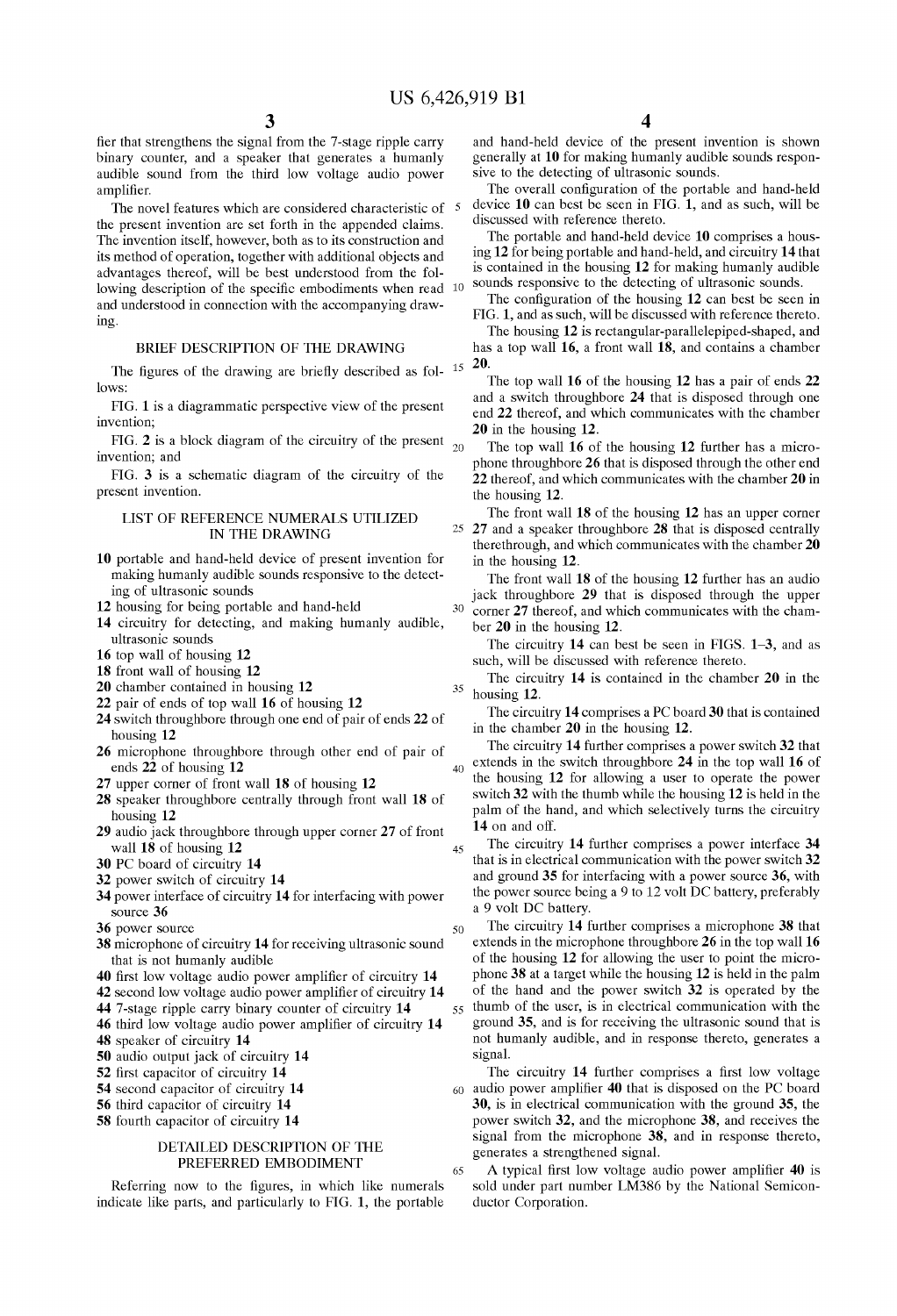$30<sup>2</sup>$ 

The part number LM386 is a power amplifier designed for use in low voltage consumer application. The gain is inter nally Set to 20 to keep external part count low, but the addition of an external resister and capacitor between pins 1 and 8 will increase the gain to any value up to 200. The inputs are ground referenced while the output is automati cally biased to one half the supply voltage. The quiescent power drain is only 24 milliwatts when operating from a 6 volt supply, making the LM386 ideal for battery operation.

to be incorporated herein by reference thereto.

The circuitry 14 further comprises a second low voltage audio power amplifier 42 that is disposed on the PC board 30, is in electrical communication with the first low voltage audio power amplifier 40, the ground 35, and the power switch 32, and receives the strengthened signal from the first low voltage audio power amplifier 40, and in response thereto, generates a further strengthened signal.

sold under part number LM386 by the National Semicon ductor Corporation and discussed supra.

The circuitry 14 further comprises a 7-stage ripple carry binary counter 44 that is disposed on the PC board 30, is in electrical communication with the Second low Voltage audio power amplifier 42, the ground 35, and the power switch 32, and receives the further strengthened signal from the second low voltage audio power amplifier 42, and in response thereto, generates a lowered frequency signal that is humanly audible.

A typical 7-stage ripple-carry binary counter 44 is Sold under part number CD4024BC by the National Semicon ductor Corporation.

The CD4024BC is reset to its logical "0" stage by a logical "1" on the reset input. The counter is advanced one 35 count on the negative transition of each clock pulse. Buff ered outputs are externally available from stages 1 through 7

The data sheet for the CD4024BC is included herewith and is to be incorporated herein by reference thereto.

The circuitry 14 further comprises a third low voltage audio power amplifier 46 that is disposed on the PC board 30, is in electrical communication with the 7-stage ripplecarry binary counter 44, the ground 35, and the power switch 32, and receives the lowered frequency signal that is humanly audible from the 7-stage ripple-carry binary counter 44, and in response thereto, generates a strengthened signal that is humanly audible.

A typical third low Voltage audio power amplifier 46 is sold under part number LM386 by the National Semicon ductor Corporation and discussed Supra.

The circuitry 14 further comprises a speaker 48 that extends in the speaker throughbore 28 in the front wall 18 of the housing  $12$  for allowing the user to listen while pointing  $55$ the microphone 48 at the target while the housing 12 is held in the palm of the hand and the power Switch 32 is operated by the thumb of the user, is in electrical communication with the third low voltage audio power amplifier 46 and the ground 35, and receives the strengthened signal that is humanly audible from the third low voltage audio power amplifier 46, and in response thereto, generates a humanly audible Sound. 60

The speaker 48 is a transducer that has a sound frequency range which spans from 20 hertz to 40 kilohertz. 65

The circuitry  $14$  further comprises an audio output jack  $50$ that extends in the audio jack throughbore 29 in the front

wall 18 of the housing 12, is in electrical communication with the 7-stage ripple-carry binary counter 44, prior to the third low Voltage audio power amplifier 46, and receives the lowered frequency signal that is humanly audible from the 7-stage ripple-carry binary counter 44, and in response thereto, makes the lowered frequency signal that is humanly audible available for recording and future analysis.

The audio output jack 50 is high impedance.

The data sheet for the LM386 is included herewith and is  $10$  is in electrical communication with the first low voltage The circuitry 14 further comprises a first capacitor 52 that audio power amplifier 40 and the second low voltage audio power amplifier 42.

The first capacitor 52 is rated at 0.047  $\mu$ f.

15 The circuitry 14 further comprises a second capacitor 54 that electrically communicates across the second low voltage audio power amplifier 42.

The second capacitor 54 is rated at 10  $\mu$ f.

A typical second low voltage audio power amplifier 42 is  $\frac{1}{20}$  that is in electrical communication with the 7-stage ripplethat is in electrical communication with the 7-Stage ripple carry binary counter 44 and the third low voltage audio power amplifier 46.

The third capacitor 56 is rated at 470  $\mu$ f.

25 The circuitry 14 further comprises a fourth capacitor 58 that is in electrical communication with the 7-stage ripplecarry binary counter 44 and the speaker 48.

The fourth capacitor 58 is rated at 470  $\mu$ f.

It will be understood that each of the elements described above, or two or more together, may also find a useful application in other types of constructions differing from the types described above.

40 While the invention has been illustrated and described as embodied in a portable and hand-held device for detecting, and making humanly audible, ultrasonic sounds, however, it is not limited to the details shown, since it will be understood that various omissions, modifications, Substitutions and changes in the forms and details of the device illustrated and its operation can be made by those skilled in the art without departing in any way from the Spirit of the present invention.

45 art, fairly constitute characteristics of the generic or specific Without further analysis, the foregoing will so fully reveal the gist of the present invention that others can, by applying current knowledge, readily adapt it for various applications without omitting features that, from the standpoint of prior aspects of this invention.

The invention claimed is:

 $50$  sounds, said device comprising: 1. A portable and hand-held device for making humanly audible sounds responsive to the detecting of ultrasonic

- a) a housing for being portable and hand-held; and
- b) circuitry contained in said housing for detecting, and making humanly audible, the ultrasonic sounds, wherein said housing is rectangular-parallelepipedshaped, contains a chamber, and has:
	- i) a top wall; and
	- ii) a front wall, wherein said top wall of said housing has:

A) a pair of ends; and

B) a Switch throughbore that is disposed through one end thereof, and which communicates with Said chamber in Said housing, wherein Said top wall of said housing further has a microphone throughbore that is disposed through the other end thereof, and which communicates with Said chamber in said housing, wherein said front wall of said housing has: